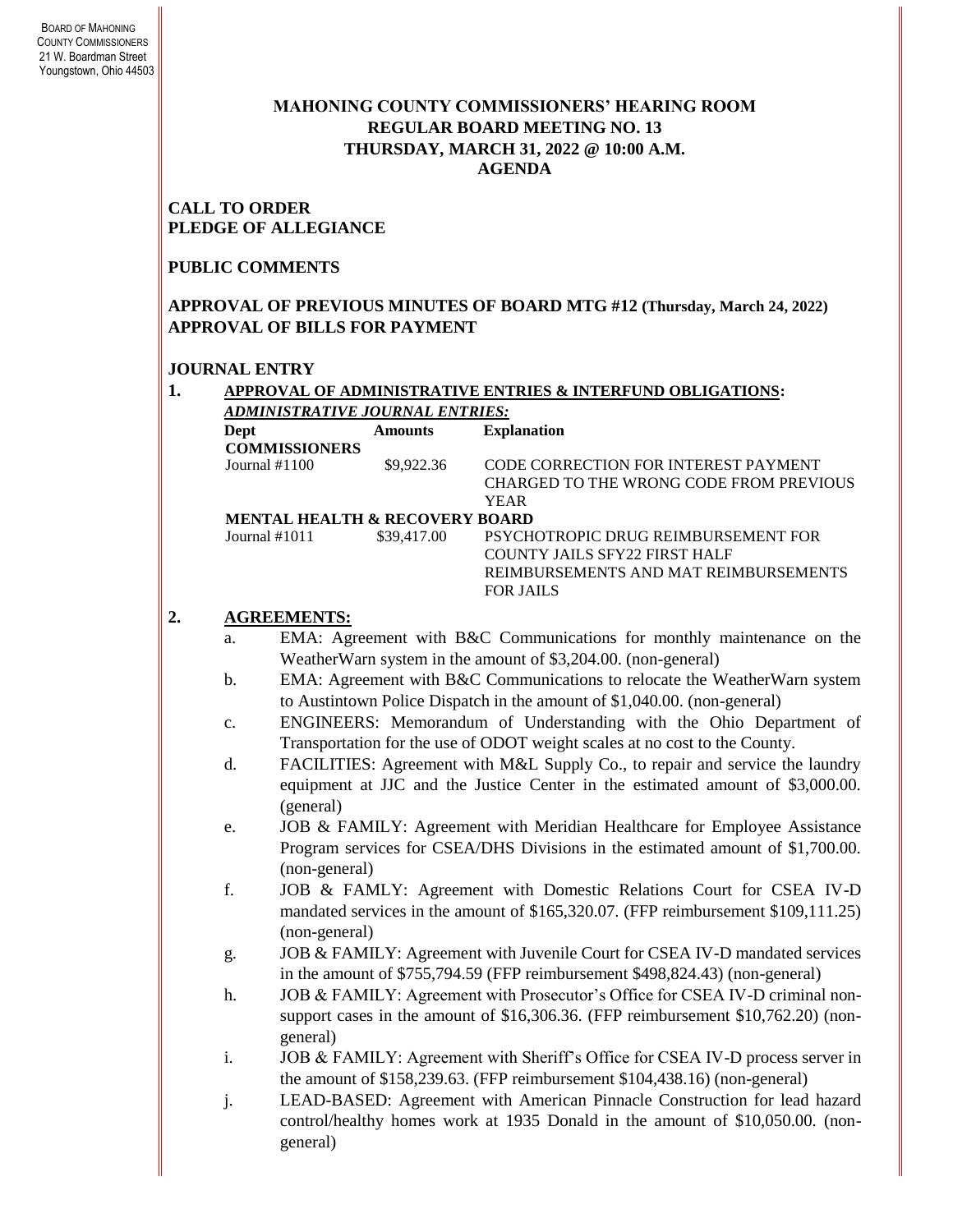- k. LEAD-BASED: Agreement with American Pinnacle Construction for lead hazard control/healthy homes work at 1730 Josephine in the amount of \$8,000.00. (nongeneral)
- l. RECYCLING: Agreement with WFMJ Television, Inc., to provide broadcasting and advertising services in the estimated amount of \$10,000.00. (non-general)
- m. SANITARY: Agreements with the following for towing and lifting services as needed for two (2) years in the estimated amount of \$2,000.00 per year: (non-general) Gobel's Auto Body & Towing Inc. Jeswald Auto Truck Service

SEC Inc. dba Ludt's Towing

### **RESOLUTIONS**

| <b>ADDITIONS:</b>           |                |                                                                                                        |  |  |
|-----------------------------|----------------|--------------------------------------------------------------------------------------------------------|--|--|
| Dept                        | <b>Amounts</b> | <b>Explanation</b>                                                                                     |  |  |
| <b>COMMISSIONER</b>         |                |                                                                                                        |  |  |
| Journal $#1034$             | \$7,171.00     | BUDGET ADDITION TO ORG #04001 COVID 19<br>CARES ACT INCREASE REIMBURSEMENT<br><b>EXPENSE</b>           |  |  |
| <b>EMERGENCY MANAGEMENT</b> |                |                                                                                                        |  |  |
| Journal $\#1036$            | \$98,803.00    | BUDGET ADDITION TO GRANT #24503 FEMA<br>4507DR-OH COVID-19 INCREASE PRIOR PERIOD<br><b>CORRECTIONS</b> |  |  |
| <b>EMERGENCY 911</b>        |                |                                                                                                        |  |  |
| Journal #1051               | \$300,000.00   | BUDGET ADDITION TO ORG #02090 EMERGENCY<br>911 INCREASE PROFESSIONAL SERVICES                          |  |  |
| <b>DATA PROCESSING</b>      |                |                                                                                                        |  |  |
| Journal #970                | \$24,307.00    | BUDGET ADDITION TO GRANT #29051 SCO<br>TECHNOLOGY NETDMS UPGRADE INCREASE<br>DATA EQUIPMENT            |  |  |

### **2. RECORD OF BIDS:**

a. ENGINEERS: MAH-C.R. 151-01.96 South Avenue Resurfacing (Phase 2)

# **3. RESOLUTIONS**:

a. DATA: Resolution of Necessity-to purchase hardware, software, and services for Mahoning County in an estimated amount in excess of \$50,000.00 with the following vendor through the GSA Purchasing Program pricing:

Axcel Technologies/ProMark

- b. EMA/HAZMAT: Resolution in support of the application to the U.S. Department of Transportation, Pipeline and Hazardous Materials Safety Administration for the Hazardous Materials Emergency Preparedness grant in the amount of \$26,000.00 with a 20% local match from Hazmat.
- c. EMA/HAZMAT: Resolution in support of the application to the Federal Emergency Management Agency through the State Homeland Security Program in the amount of \$22,614.00 with no local match required and Summit County EMA as lead agency on the application for Region 5 for 2020.
- d. ENGINEERS: Resolution of Necessity-to purchase yellow and white traffic paint from MD Solutions, Inc., through the State of Ohio Cooperative Purchasing Program in the estimated amount of \$60,806.76.
- e. ENGINEERS: Resolution authorizing participation in the Ohio Department of Transportation Purchasing Co-op for the purchase of sodium chloride (rock salt) for 2022-2023.